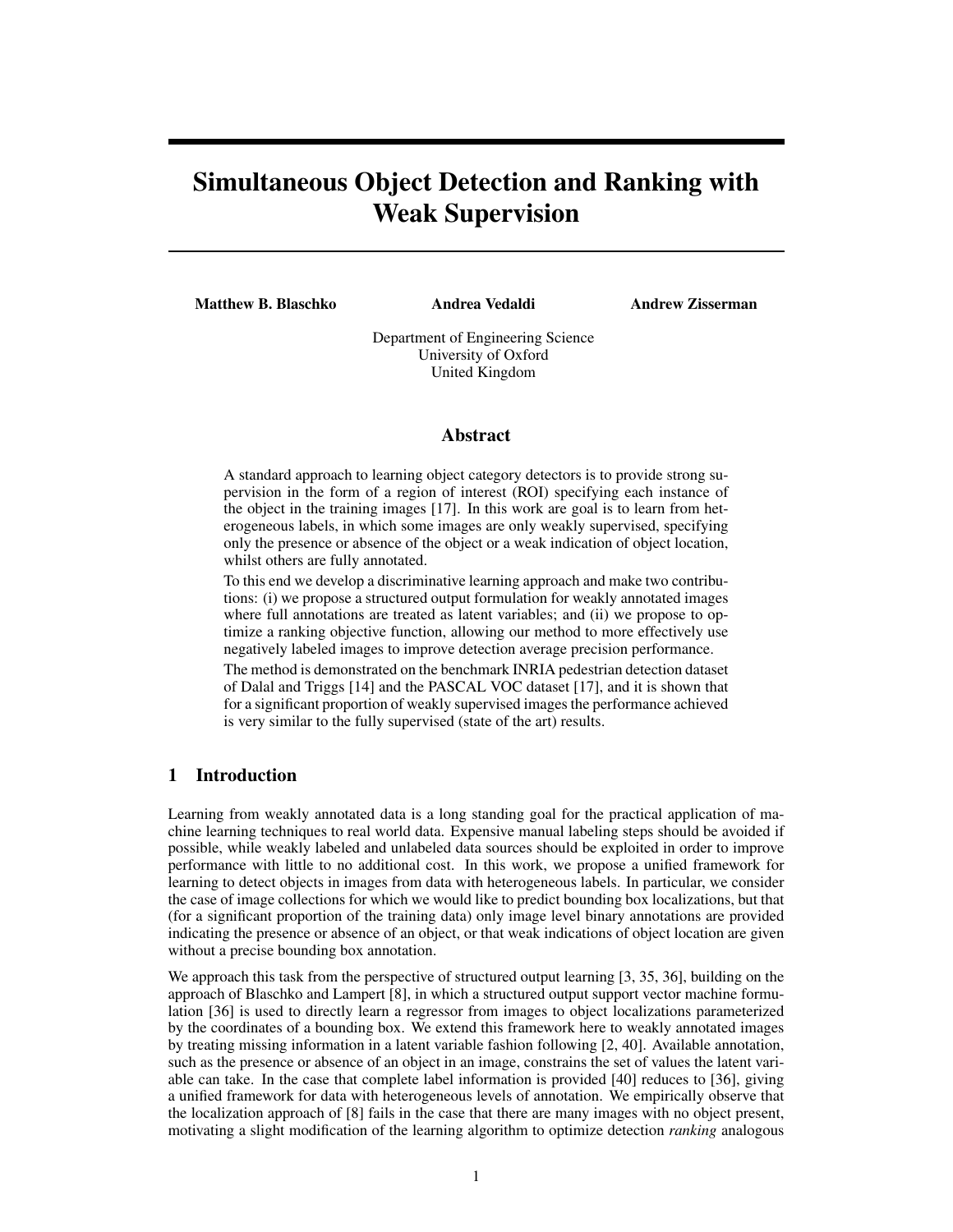to [11, 21, 41]. We extend these works to the case that the predictions to be ranked are structured outputs. When combined with discriminative latent variable learning, this results in an algorithm similar to multiple instance ranking [6], but we exploit the full generality of structured output learning.

The computer vision literature has approached learning from weakly annotated data in many different ways. Search engine results [20] or associated text captions [5, 7, 13, 34] are attractive due to the availability of millions of tagged or captioned images on the internet, providing a weak form of labels beyond unsupervised learning [37]. This generally leads to ambiguity as captions tend to be correlated with image content, but may contain errors. Alternatively, one may approach the problem of object detection by considering generic properties of objects or their attributes in order to combine training data from multiple classes [1, 26, 18]. Deselaers et al. learn the common appearance of multiple object categories, which yields an estimate of where in an image an object is without specifying the specific class to which it belongs [15]. This can then be utilized in a weak supervision setting to learn a detector for a specific object category. Carbonetto et al. consider a Bayesian framework for learning across incomplete, noisy, segmentation-level annotation [10]. Structured output learning with latent variables has been proposed for inferring partial truncation of detections due to occlusion or image boundaries [38]. Image level binary labels have often been used, as this generally takes less time for a human annotator to produce [4, 12, 23, 28, 30, 31, 33]. Here, we consider this latter kind of weak annotation, and will also consider cases where the object center is constrained to a region in the image, but that exact coordinates are not given [27]. Simultaneous localization and classification using a discriminative latent variable model has been recently explored in [29], but that work has not considered mixed annotation, or a structured output loss.

The rest of this paper is structured as follows. In Section 2 we review a structured output learning formulation for object detection that will form the basis of our optimization. We then propose to improve that approach to better handle negative training instances by developing a ranking objective in Section 3. The resulting objective allows us to approach the problem of weakly annotated data in Section 4, and the methods are empirically validated in Section 5.

## 2 Object Detection with Structured Output Learning

Structured output learning generalizes traditional learning settings to the prediction of more complex output spaces, in which there may be non-trivial interdependencies between components of the output. In our case, we would like to learn a mapping  $f : \mathcal{X} \to \mathcal{Y}$  where X the space of images and y is the space of bounding boxes or no bounding box:  $\mathcal{Y} \equiv \emptyset \bigcup (l, t, r, b)$ , where  $(l, t, r, b) \in \mathbb{R}^4$ specifies the left, top, right, and bottom coordinates of a bounding box. This approach was first proposed by [8] using the Structured Output SVM formulation of [36]:

$$
\min_{w,\xi} \qquad \frac{1}{2} \|w\|^2 + C \frac{1}{n} \sum_{i} \xi_i \tag{1}
$$

s.t. 
$$
\langle w, \phi(x_i, y_i) \rangle - \langle w, \phi(x_i, y) \rangle \ge \Delta(y_i, y) - \xi_i, \quad \forall i, y \in \mathcal{Y} \setminus \{y_i\}
$$
 (2)  
 $\xi_i \ge 0 \quad \forall i$  (3)

where  $\Delta(y_i, y)$  is a loss for predicting y when the true output is  $y_i$ , and  $\phi(x_i, y_i)$  is a *joint kernel map* that measures statistics of the image,  $x_i$ , local to the bounding box,  $y_i$  [8, 9].<sup>1</sup> Training is achieved using delayed constraint generation, and at test time, a prediction is made by computing  $f(x) = \operatorname{argmax}_y \langle w, \phi(x, y) \rangle.$ 

It was proposed in [8] to treat images in which there is no instance of the object of interest as zero vectors in the Hilbert space induced by  $\phi$ , i.e.  $\phi(x, y_-) = 0 \ \forall x$  where y<sub>−</sub> indicates the label that there is no object in the image (i.e.  $y_ = \equiv \emptyset$ ). During training, constraints are generated by finding  $\tilde{y}_i^* = \operatorname{argmax}_{y \in \mathcal{Y} \setminus \{y_i\}} \langle w, \phi(x_i, y) \rangle + \Delta(y_i, y)$ . For negative images,  $\Delta(y_-, y) = 1$  if y indicates an object is present, so the maximization corresponds simply to finding the bounding box with highest score. The resulting constraint corresponds to:

$$
\xi_i \ge 1 + \langle w, \phi(x_i, \tilde{y}_i^*) \rangle \tag{4}
$$

<sup>&</sup>lt;sup>1</sup>As in [8], we make use of the margin rescaling formulation of structured output learning. The slack rescaling variant is equally applicable [36].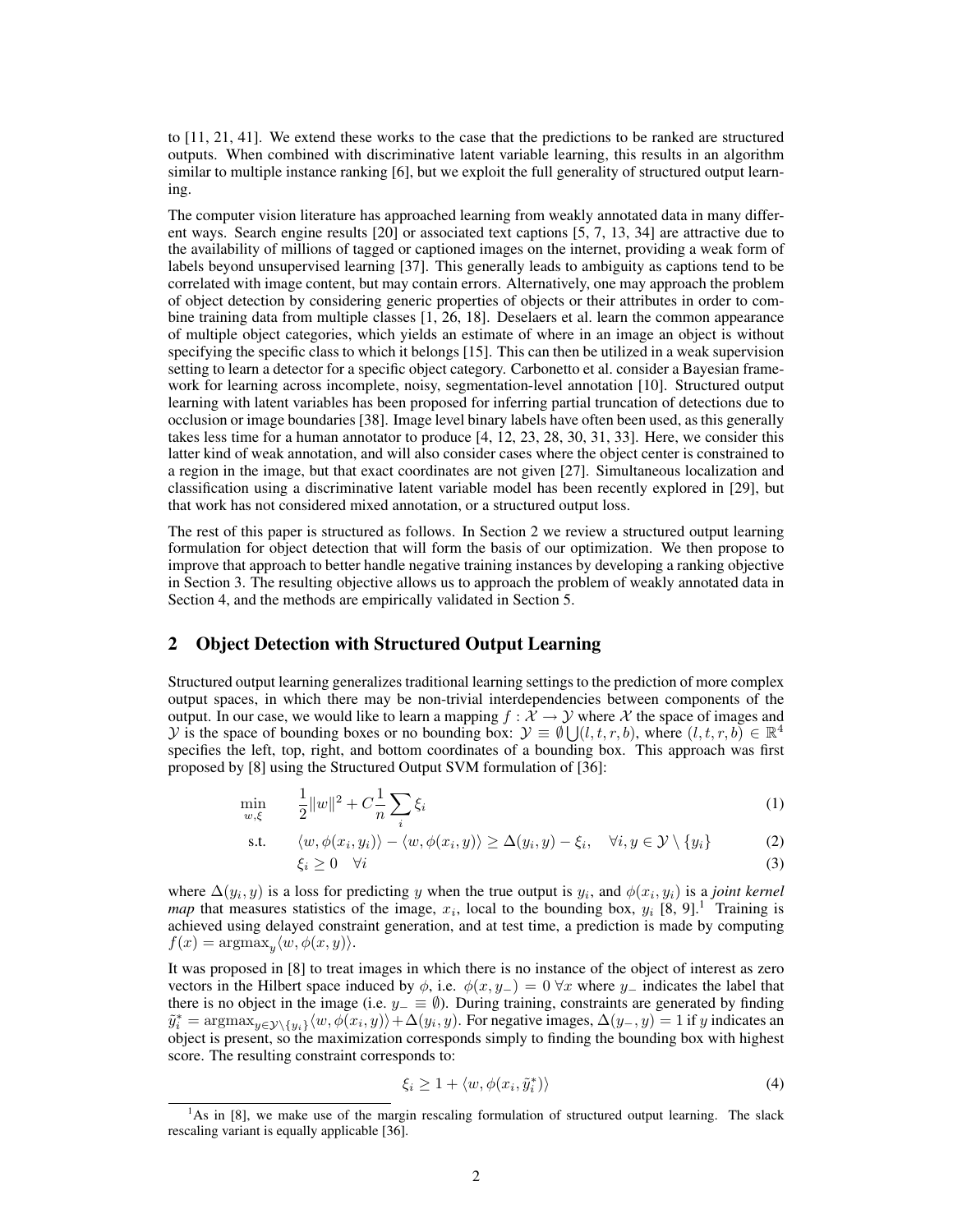which tends to decrease the score associated with all bounding boxes in the image. The primary problem with this approach is that it optimizes a regularized risk functional for which negative images are treated equally with positive images. In the case of imbalances in the training data where a large majority of images do not contain the object of interest, the objective function may be dominated by the terms in  $\sum_i \xi_i$  for which there is no bounding box present. The learning procedure may focus on decreasing the score of candidate detections in negative images rather than on increasing the score of correct detections. We show empirically in Section 5 that this treatment of negative images is in fact detrimental to localization performance. The results presented in [8] were achieved by training only on images with an instance of the object present, ignoring large quantities of negative training data. Although one may attempt to address this problem by adjusting the loss function, ∆, to penalize negative images less than positive images, this approach is heuristic and requires searching over an additional parameter during training (the relative size of the loss for negative images). We address this imbalance more elegantly without introducing additional parameters in the following section.

## 3 Learning to Rank

We propose to remedy the shortcomings outlined in the previous section by modifying the objective in Equation (1) to simultaneously localize and rank object detections. The following constraints applied to the test set ensure a perfect ranking, that is that every true detection has a higher score than all false detections:

$$
\langle w, \phi(x_i, y_i) \rangle > \langle w, \phi(x_j, \tilde{y}_j) \rangle \quad \forall i, j, \tilde{y}_j \in \mathcal{Y} \setminus \{y_j\}.
$$
 (5)

We modify these constraints, incorporating a structured output loss, in the following structured output ranking objective

$$
\min_{w,\xi} \qquad \frac{1}{2} \|w\|^2 + C \frac{1}{n \cdot n_+} \sum_{i,j} \xi_{ij} \tag{6}
$$

s.t. 
$$
\langle w, \phi(x_i, y_i) \rangle - \langle w, \phi(x_j, \tilde{y}_j) \rangle \ge \Delta(y_j, \tilde{y}_j) - \xi_{ij} \quad \forall i, j, \tilde{y}_j \in \mathcal{Y} \setminus \{y_j\}
$$
 (7)  
 $\xi_{ij} \ge 0 \quad \forall i, j$  (8)

where  $n_+$  denotes the number of positive instances in the training set. As compared with Equations (1)-(3), we now compare each positive instance to *all bounding boxes in all images* in the training set instead of just the bounding boxes from the image it comes from. The constraints attempt to give all positive instances a score higher than all negative instances, where the size of the margin is scaled to be proportional to the loss achieved by the negative instance. We note that one can use this same approach to optimize related ranking objectives, such as precision at a given detection rate, by extending the formulations of [11, 41] to incorporate our structured output loss function,  $\Delta$ .

As in [8, 36] we have an intractable number of constraints in Equation (7). We will address this problem using a constraint generation approach with a 1-slack formulation

$$
\min_{w,\xi} \qquad \frac{1}{2} \|w\|^2 + C\xi \tag{9}
$$

s.t. 
$$
\sum_{ij} \langle w, \phi(x_i, y_i) \rangle - \langle w, \phi(x_j, \tilde{y}_j) \rangle \ge \sum_{ij} \Delta(y_j, \tilde{y}_j) - \xi \quad \forall \tilde{\mathbf{y}} \in \bigoplus_j \mathcal{Y} \setminus \{y_j\} \quad (10)
$$

$$
\xi \ge 0\tag{11}
$$

where  $\tilde{y}$  is a vector with jth element  $\tilde{y}_j$ . Although this results in a number of constraints exponential in the number of training examples, we can solve this efficiently using a cutting plane algorithm. The proof of equivalence between this optimization problem and that in Equations (6)-(8) is analogous to the proof in [22, Theorem 1]. We are only left to find the maximally violated constraints in Equation (10). Algorithm 1 gives an efficient procedure for doing so.

Algorithm 1 works by first scoring all positive regions, as well as finding and scoring the maximally violated regions from each image. We make use of the transitivity of ordering these two sets of scores to avoid comparing all pairs in a naïve fashion. If  $\langle w, \phi(x_j, \tilde{y}_j^*) \rangle \ge \langle w, \phi(x_i, y_i) \rangle$  and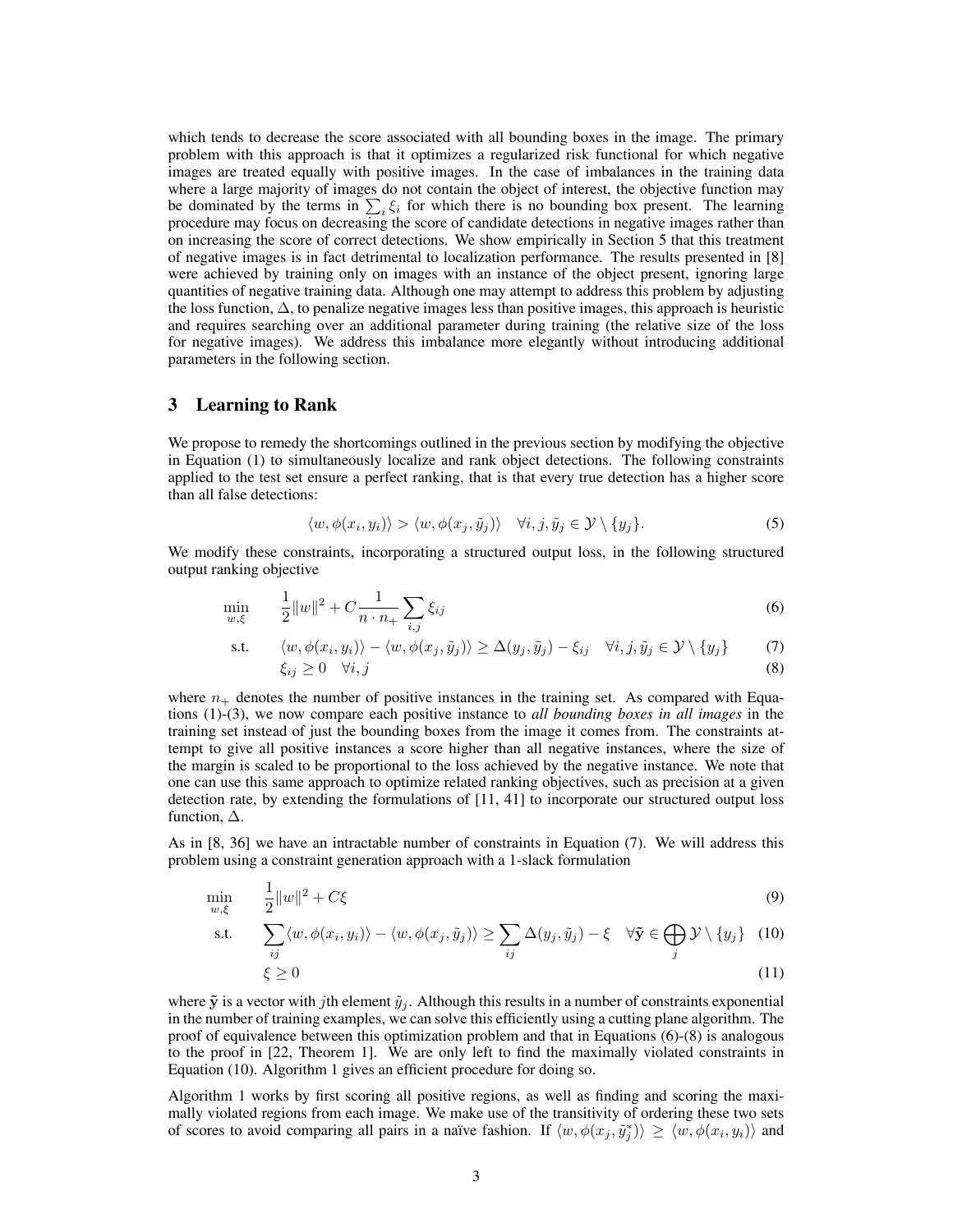Algorithm 1 1-slack structured output ranking – maximally violated constraint.

**Ensure:** Maximally violated constraint is  $\delta - \langle w, \psi \rangle \leq \xi$ for all i do  $s_i^+ = \langle w, \phi(x_i, y_i) \rangle$ end for for all  $j$  do  $\tilde{y}_j^* = \operatorname{argmax}_y \langle w, \phi(x_j, y) \rangle + \Delta(y_j, y)$  $s_j^-=\langle w,\phi(x_j,\tilde{y}_j^*)\rangle+\Delta(y_j,\tilde{y}_j^*)$ end for  $(s^+, p^+)$  = sort $(s^+)$  { $p^+$  is a vector of indices specifying a given score's original index.}  $(s^-, p^-) = \text{sort}(s^-)$  $\dot{\delta} = 0, \, \dot{k} = 1, \, \psi = \dot{\phi}_{+} = 0$ for all  $j$  do while  $s_j^->s_k^+\wedge k\leq n_++1$  do  $\phi_+ = \phi_+ + \phi \left( x_{p_k^+}, y_{p_k^+} \right)$  $\setminus$  $k = k + 1$ end while  $\psi = \psi + \phi_+ - (k-1) \phi\left(x_{p_j^-}, \tilde{y}^*_p\right)$  $p_j^ \setminus$  $\delta = \delta + (k-1)\Delta(y_j, \tilde{y}_j^*)$ end for

 $\langle w, \phi(x_i, y_i) \rangle \ge \langle w, \phi(x_p, y_p) \rangle$ , we do not have to compare  $\langle w, \phi(x_j, \tilde{y}_j^*) \rangle$  and  $\langle w, \phi(x_p, y_p) \rangle$ . Instead, we sort the instances of the class by their score, and sort the negative instances by their score as well. We keep an accumulator vector for positive images,  $\phi_{+}$ , and a count of the number of violated constraints  $(k - 1)$ . We iterate through each violated region, ordered by score, and sum the violated constraints into  $\psi$  and  $\delta$ , yielding the maximally violated 1-slack constraint.

## 4 Weakly Supervised Data

Now that we have developed a structured output learning framework that is capable of appropriately handling images from the background class, we turn our attention to the problem of learning with weakly annotated data. We will consider the problem in full generality by assuming that we have bounding box level annotation for some training images, but only binary labels or weak location information for others. For negatively labeled images, we know that no bounding box in the entire image contains an instance of the object class, while for positive images at least one bounding box belongs to the class of interest. We approach this issue by considering the location of a bounding box to be a latent variable to be inferred during training. The value that this variable can take is constrained by the weak annotation. In the case that we have only a binary image-level label, we constrain the latent variable to indicate that some region of the image corresponds to the object of interest. In a more constrained case, such as annotation indicating the object center, we constrain the latent variable to belong to the set of bounding boxes that have a center consistent with the annotation. There is an asymmetry in the image level labeling in that negative labels can be considered to be full annotation (i.e. all bounding boxes do not contain an instance of the object), while positive labels are incomplete.<sup>2</sup> We consider the index variable  $j$  to range over all completely labeled images, including negative images.

We consider a modification of the constrained objective developed in the previous section to include constraints of the form given in Equation (7), but also constraints for our weakly annotated positive images, which we index by  $m$ ,

$$
\left(\max_{\hat{y}_m \in \mathcal{Y}_m} \langle w, \phi(x_m, \hat{y}_m) \rangle\right) - \langle w, \phi(x_j, \tilde{y}_j) \rangle \ge \Delta(y_j, \tilde{y}_j) - \xi_{mj} \quad \forall m, j, \tilde{y}_j \in \mathcal{Y} \setminus \{y_j\},\tag{12}
$$

<sup>&</sup>lt;sup>2</sup>Note that this is exactly the asymmetry discussed in [2] in the context of multiple instance learning. Our setting can be seen as a generalization to mixed annotations.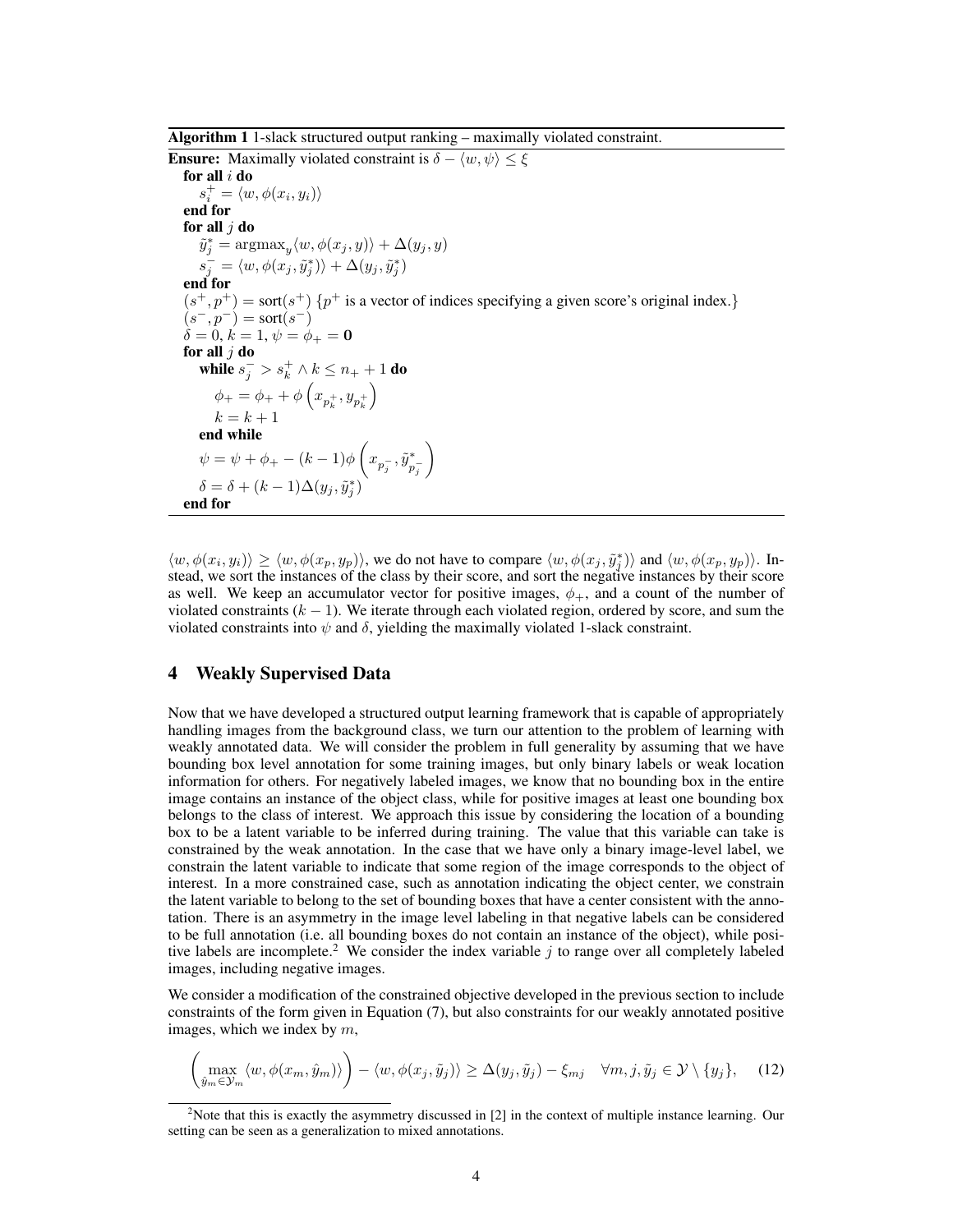where  $\mathcal{Y}_m$  is the set of bounding boxes consistent with the weak annotation for image m. Due to the maximization over  $\hat{y}_m$ , the optimization is no longer convex, but we can find a local optimum using the CCCP algorithm [40]. This is effectively equivalent to the case of loss-rescaled multiple instance learning, and we note that the resulting objective has similarities to that of [2]. Viewed another way, we treat the location of the hypothesized bounding box as a latent variable. In order to use this in our discriminative optimization, we will try to put a large margin between the maximally scoring box and all bounding boxes with high loss. Though our algorithm does not have direct information about the true location of the object of interest, it tries to learn a discriminant function that can distinguish a region in the positively labeled images from all regions in the negatively labeled images.

# 5 Results

We validate our model on the benchmark INRIA pedestrian detection dataset of Dalal and Triggs [14] using a histogram of oriented gradients (HOG) representation, and the PASCAL VOC dataset  $[16, 17]$ . Following  $[9, 24, 25]$ , we provide detailed results on the cat class as the high variation in pose is appropriate for testing a bag of words model, but also provide summary results for all classes in the form of improvement in mean average precision (mean AP). We first illustrate the performance of the ranking objective developed in Section 3 and subsequently show the performance of learning with weakly supervised data using the latent variable approach of Section 4.

## 5.1 Experimental Setup

We have implemented variants of two popular object detection systems in order to show the generalization of the approaches developed in this work to different levels of supervision and feature descriptors. In the first variant, we have used a linear bag of words model similar to that developed in [8, 24, 25]. Inference of maximally violated constraints and object detection was performed using Efficient Subwindow Search (ESS) branch-and-bound inference [24, 25]. The joint kernel map,  $\phi$ , was constructed using a concatenation of the bounding box visual words histogram (the *restriction kernel*) and a global image histogram, similar to the approach described in [9]. Results are presented on the VOC 2007 dataset [16, 17].

The second variant of the detector is based on the histogram of oriented gradients (HOG) representation [14]. HOG subdivides the image into cells, usually of size  $8 \times 8$  pixels, and computes for each cell a weighed histogram of the gradient orientations. The experiments use the HOG variant of [19], which results in a 31-dimensional histogram for each cell. The HOG features are extracted at multiple scales, forming a pyramid. An object is described by a rectangular arrangement of HOG cells (the aspect ratio of the rectangular grouping is fixed). The joint feature map,  $\phi$ , extracts from the HOG representation of the image the rectangular group of HOG cells at a given scale and location [38]. A constant bias term is appended to the resulting feature [38] for all but the ranking cost functional, as the bias term cancels out in that formulation. Note that the model is analogous to the HOG detector of [14], and in particular does *not* use flexible parts as in [19]. Results are presented for the INRIA pedestrian data set [14].

#### 5.2 Learning to Rank

In order to evaluate the effects of optimizing the ranking objective developed in this work, we begin by comparing the performance of the objective in Equations (6)-(8) in a fully supervised setting with that of the objective in Equations (1)-(3), which correspond to the optimization proposed in [8].

In Figure 1, we show the relative performance of the linear bag of visual words model applied to the PASCAL VOC 2007 data set [17]. We first show results for the cat class in which 10% of negative images are included in the training set (Figure  $1(a)$ ), and subsequently results for which all negative images are used for training (Figure 1(b)). While the ranking objective can appropriately handle varying amounts of negative training data, the objective in Equation (1) fails, resulting in worse performance as the amount of negative training data increases. These results empirically show the shortcomings of the treatment of negative images proposed in [8], but the ranking objective by contrast is robust to large imbalances between positive and negative images. Mean AP increases by 69% as a result of using the ranking objective when 10% of negative images are included during training, and mean AP improves by 71% when all negative images are used.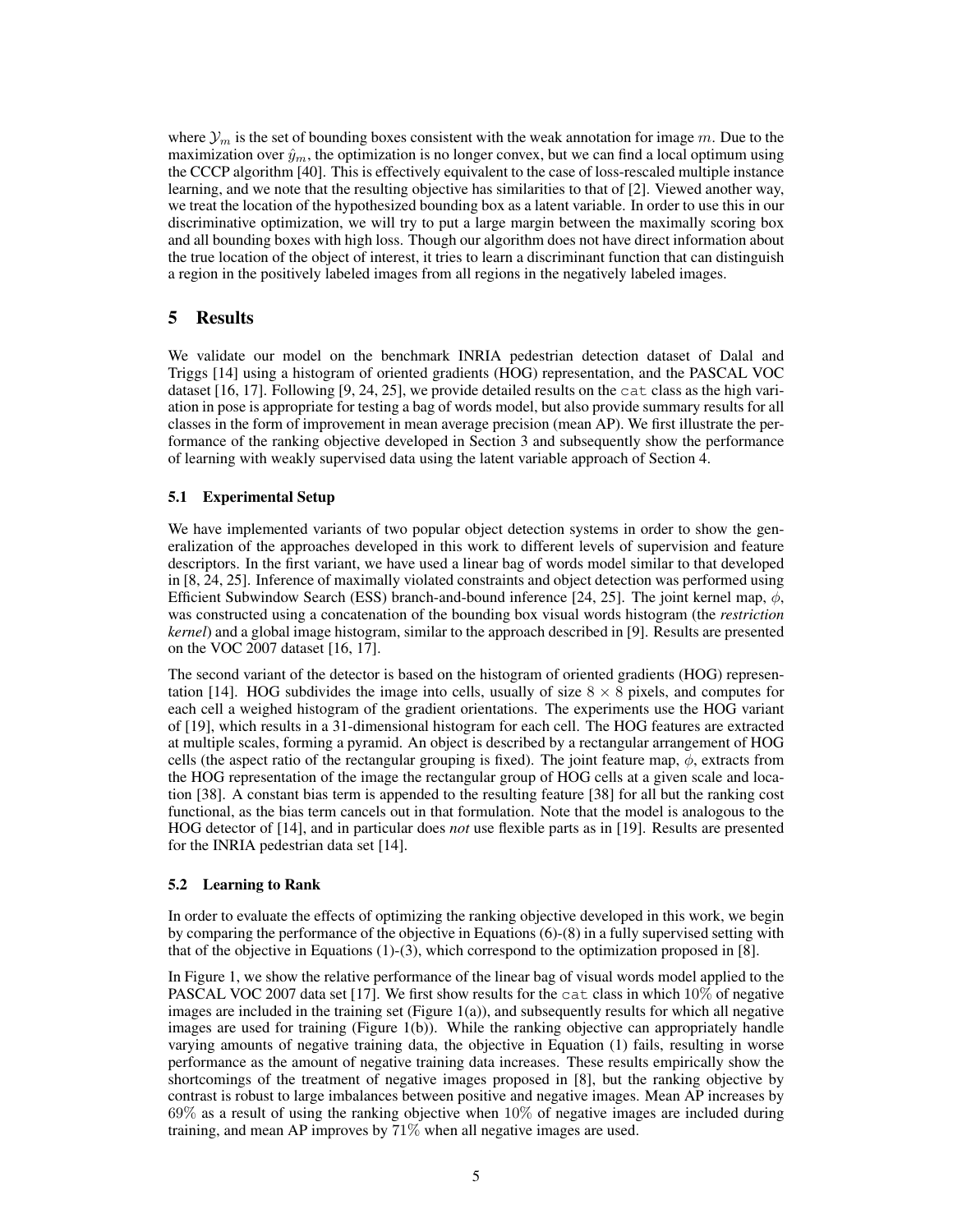

Figure 1: Precision-recall curves for the structured output ranking objective proposed in this paper (blue) vs. the structured output objective proposed in [8] (red) for varying amounts of negative training data. Results are shown on the cat class from the PASCAL VOC 2007 data set for 10% of negative images  $(1(a))$  and for  $100\%$  of negatives  $(1(b))$ . In all cases a linear bag of visual words model was employed (see text for details). The structured output objective proposed in [8] performs worse with increasing amounts of negative training data, and the algorithm completely fails in 1(b). The ranking objective, on the other hand, does not suffer from this shortcoming (blue curves).

Figure 2.(a) analyzes the performance of the HOG pedestrian detection on the INRIA data set. Three cost functionals are compared: a simple binary SVM, the structural SVM model of (1), and the ranking SVM model of (6). The INRIA dataset contains 1218 negative images (i.e. images not containing people). Each image is subdivided (in scale and space) into twenty sub-images and a maximally violating window (object location) is extracted from each of those. This results in 24360 negative windows. The dataset contains also 612 positive images, for a total of 1237 labeled pedestrians. Thus there are about twenty times more negative examples than positive ones. Reweighted versions of the binary and structural SVM models that balance the number of positive and negative examples are also tested. As the figure shows, balancing the data in the cost functional is important, especially for the binary SVM model; the ranking model is slightly superior to the other formulations, with average precision of 77%, and does not require an adjustment to the loss to account for a given level of data imbalance. By comparison, the state-of-the-art detector of [32] has average precision 78%. We conjecture that this small difference in performance is due to their use of color information.

#### 5.3 Learning with Weak Annotations

To evaluate the objective in the case of weak supervision, we have additionally performed experiments in which we have varied the percentage of bounding box annotations provided to the learning algorithm.

Figure 3 contrasts the performance on the VOC dataset of our proposed discriminative latent variable algorithm with that of a fully supervised algorithm in which weakly annotated training data are ignored. We have run the algorithm for  $10\%$  of images having full bounding box annotations (with the other 90% weakly labeled) and for 50% of images having complete annotation. In the fully supervised case, we ignore all images that do not have full bounding box annotation and train the fully supervised ranking objective developed in Section 3. In all cases, the latent variable model performs convincingly better than subsampling. For 10% of images fully annotated, mean AP increases by 64%, and with 50% of images fully annotated, mean AP increases by 83%.

Figure 2.(b) reports the performance of the latent variable ranking model (8) for the HOG-based detector on the INRIA pedestrian dataset. Only *one* positive image is fully labeled with the pedestrian bounding boxes while the remaining positive images are weakly labeled. Since most positive images contain multiple pedestrians, the weak annotations carry a minimal amount of information that is still sufficient to distinguish the different pedestrian instances. Specifically, the bounding boxes are discarded and only their centers are kept. Estimating the latent variables consists of a search over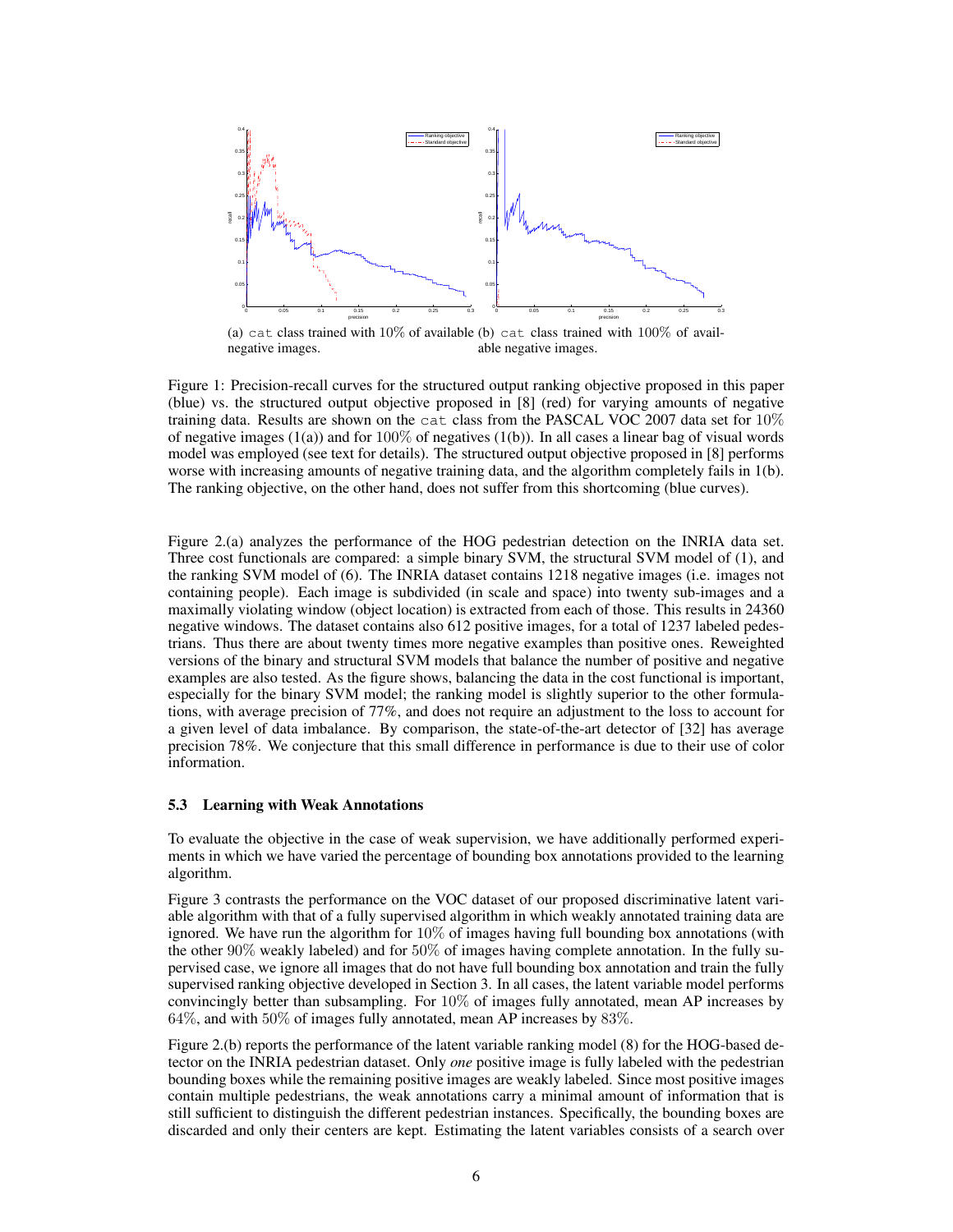

Figure 2: (a) Precision-recall curves for different formulations: binary and structural SVMs, balanced binary and structural SVMs, ranking SVM. The unbalanced SVMs, and in particular the binary one, do not work well due to the large number of negative examples compared to the positive ones. The ranking formulation is slightly better than the other balanced costs for this dataset. (b) Precision-recall curves for increasing amounts of weakly supervised data for the ranking formulation. For all curves, only one image is fully labeled with bounding boxes around pedestrians, while the other images are labeled only by the pedestrian centers. The first curve (AP 32%) corresponds to the case in which only the fully supervised image is used; the last curve (AP 75%) to the case in which all the other training images are added with weak annotations. The performance is almost as good as the fully supervised case (AP 77%) of (a).



(a) cat class trained with  $10\%$  of bounding (b) cat class trained with  $50\%$  of bounding boxes. boxes.

Figure 3: Precision-recall curves for the structured output ranking objective proposed in this paper trained with a linear bag of words image representation and weak supervision (blue) vs. only using fully labeled samples (red). Results are shown for  $10\%$  of bounding boxes (left) and for  $50\%$  of bounding boxes (right), the remainder of the images were provided with weak annotation indicating the presence or absence of an object in the image, but not the object location. In both cases, the latent variable model (blue) results in performance that is substantially better than discarding weakly annotated images and using a fully supervised setting (red).

all object locations and scales for which the corresponding bounding box center is within a given bound of the labeled center (the bound is set to 25% of the length of the box diagonal). In other words, a weak annotation contains only approximate location information. This gives robustness to inaccuracies in manually labeling the centers. The figure shows how the model performs when, in addition to the singly fully annotated image, an increasing number of weakly annotated images are added. Starting from 32% AP, the method improves up to 75% AP, which is remarkably similar to the best result (77% AP) obtained with full supervision.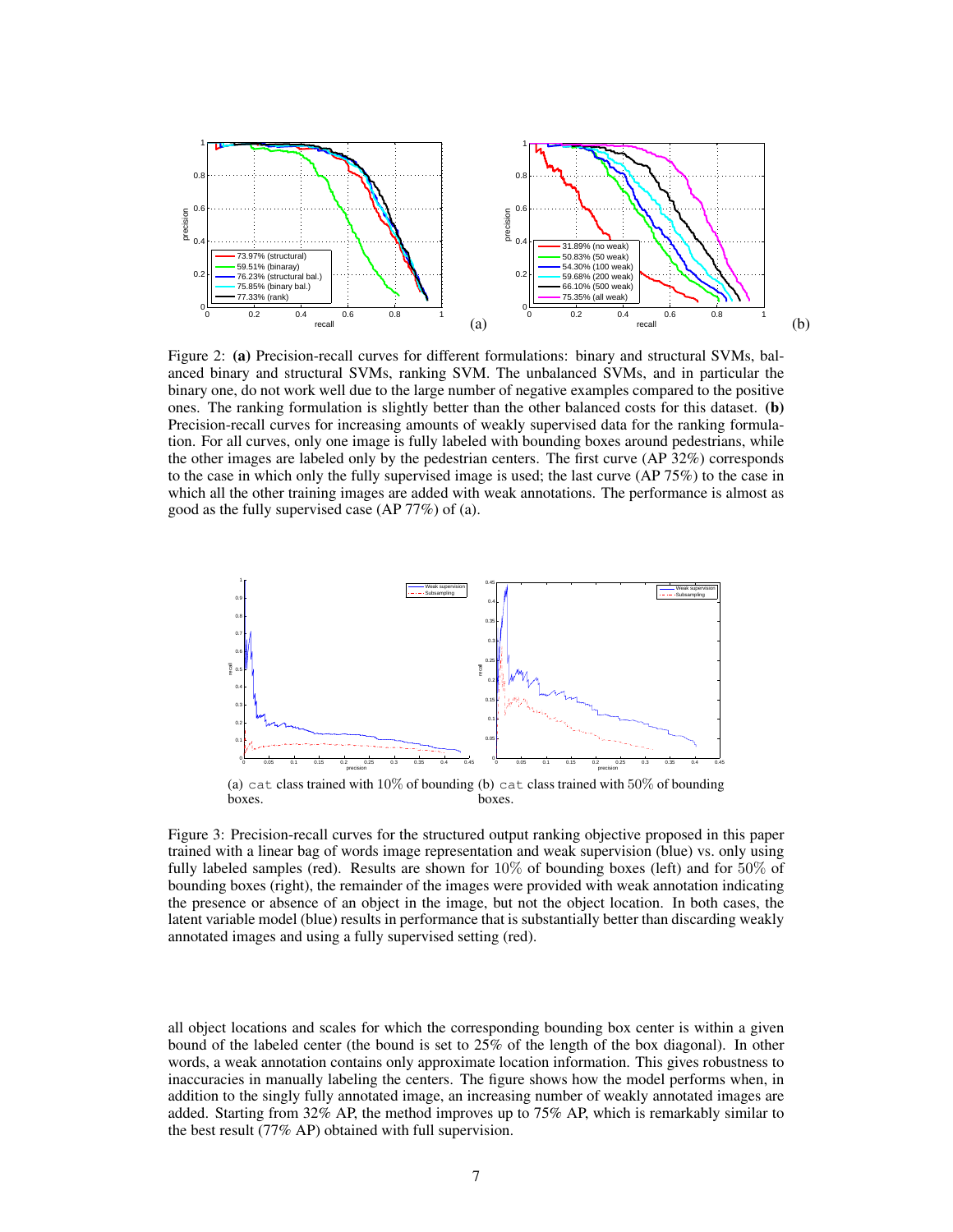# 6 Discussion

We can draw several conclusions from the results in Section 5. First, using the learning formulation developed in [8], negative images are not handled properly, resulting in the undesired behavior that additional negative images in the training data decrease performance. The special case of the objective in Equations (1)-(3), for which no negative training data are incorporated, can be viewed roughly as an estimate of the log probability of an object being present at a location conditioned on that an object is present in the image. While this results in reasonable performance in terms of recall (c.f. [8]), it does not result in a good average precision (AP) score. In fact, the results presented in [8] were computed by training the objective function only on positive images, and then using a separate non-linear ranking function based on global image statistics. Using only positively labeled images in the objective presented in Section 2 only incorporates a subset of the constraints in Equation (7) corresponding to  $i = j$ . Incorporating all these constraints directly optimizes ranking, enabling the use of all available negative training data to improve localization performance.

Reweighting the loss corresponding to positive and negative examples resulted in similar performance to the ranking objective on the INRIA pedestrian data set, but requires a search across an additional parameter. From the perspective of regularized risk, subsampling negative images can be viewed as a noisy version of this reweighting, and experiments on PASCAL VOC using the objective in (1) showed poor performance over a wide range of sampling rates. The ranking objective by contrast weights loss from the negative examples appropriately (Algorithm 1) according to their contribution to the loss for the precision-recall curve. This is a much more principled and robust criterion for setting the loss function.

By using the ranking objective to treat negative images, learning with weak annotations was made directly applicable using a discriminative latent variable model. Results showed consistent improvement across different proportions of weakly and fully supervised data. Our formulation handled different ratios of weakly annotated and fully annotated training data without additional parameter tuning in the loss function. The discriminative latent variable approach has been able to achieve performance within a few percent of that achieved by a fully supervised system using *only one* fully supervised label. The weak labels used for the remaining data are significantly less expensive to supply [39]. That this is consistent across the data sets reported here indicates that discriminative latent variable models are a promising strategy for treating weak annotation in general.

#### Acknowledgments

The first author is supported by the Royal Academy of Engineering through a Newton International Fellowship. The research leading to these results has received funding from the European Research Council under the European Community's Seventh Framework Programme (FP7/2007- 2013) / ERC grant agreement no. 228180, and from the PASCAL2 network of excellence.

#### References

- [1] B. Alexe, T. Deselaers, and V. Ferrari. What is an object? In *Proceedings of the IEEE Conference on Computer Vision and Pattern Recognition*, June 2010.
- [2] S. Andrews, I. Tsochantaridis, and T. Hofmann. Support vector machines for multiple-instance learning. In *Advances in Neural Information Processing Systems*, pages 561–568. MIT Press, 2003.
- [3] G. H. Bakır, T. Hofmann, B. Schölkopf, A. J. Smola, B. Taskar, and S. V. N. Vishwanathan. *Predicting Structured Data*. MIT Press, 2007.
- [4] A. Bar Hillel, T. Hertz, and D. Weinshall. Efficient learning of relational object class models. In *Proceedings of the International Conference on Computer Vision*, pages 1762–1769, 2005.
- [5] T. Berg, A. Berg, J. Edwards, M. Mair, R. White, Y. Teh, E. Learned-Miller, and D. Forsyth. Names and Faces in the News. In *Proceedings of the IEEE Conference on Computer Vision and Pattern Recognition, Washington, DC*, 2004.
- [6] C. Bergeron, J. Zaretzki, C. Breneman, and K. P. Bennett. Multiple instance ranking. In *Proceedings of the International Conference on Machine Learning*, pages 48–55, 2008.
- [7] M. B. Blaschko and C. H. Lampert. Correlational spectral clustering. In *Proceedings of the IEEE Conference on Computer Vision and Pattern Recognition*, 2008.
- [8] M. B. Blaschko and C. H. Lampert. Learning to localize objects with structured output regression. In *Proceedings of the European Conference on Computer Vision*, 2008.
- [9] M. B. Blaschko and C. H. Lampert. Object localization with global and local context kernels. In *Proceedings of the British Machine Vision Conference*, 2009.
- [10] P. Carbonetto, G. Dorkó, C. Schmid, H. Kück, and N. Freitas. Learning to recognize objects with little supervision. *International Journal of Computer Vision*, 77(1–3):219–237, 2008.